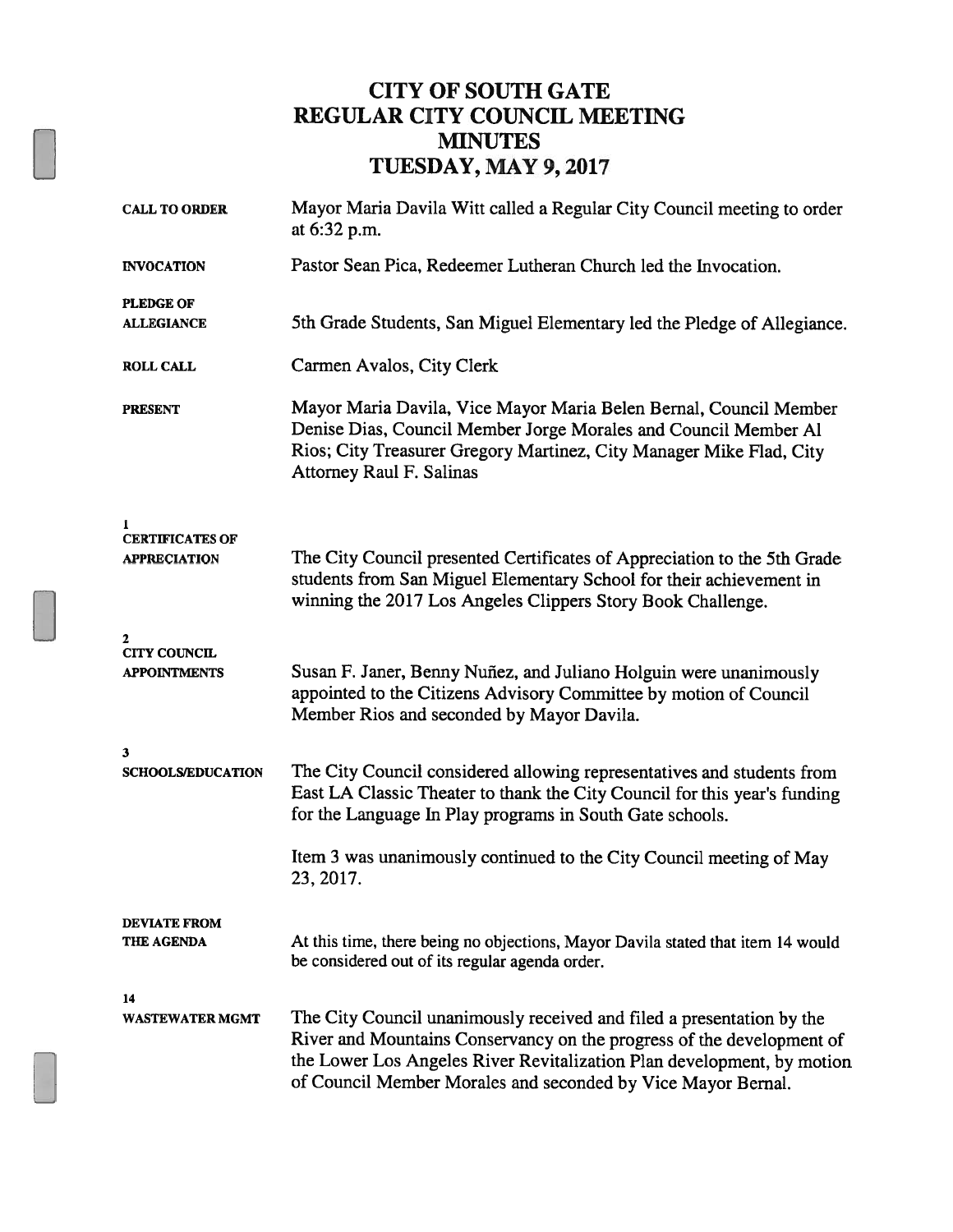| 4<br><b>STREETS/SIDEWALKS/</b><br><b>LANDSCAPING</b> |                                                                                                                                                                                                                                                                                                                                                                                  | The City Council unanimously conducted a Public Hearing to adopt<br>Resolution No. 7761 entitled - A Resolution of the City Council of the<br>City of South Gate ordering the levy of the Fiscal Year 2017/18 Annual<br>Assessment for the Street Lighting and Landscaping Maintenance District<br>No. 1, by motion of Council Member Morales and seconded by Vice<br>Mayor Bernal. |  |
|------------------------------------------------------|----------------------------------------------------------------------------------------------------------------------------------------------------------------------------------------------------------------------------------------------------------------------------------------------------------------------------------------------------------------------------------|-------------------------------------------------------------------------------------------------------------------------------------------------------------------------------------------------------------------------------------------------------------------------------------------------------------------------------------------------------------------------------------|--|
| 5<br><b>SOLID WASTE MGMT</b>                         | The City Council unanimously conducted a Public Hearing to approve<br>Amendment No. 2 to Contract No. 2222 with USA Waste of California,<br>Inc., dba Waste Management of Los Angeles, for collection services and<br>service rates of organic waste in compliance with Assembly Bill 1826,<br>approved by motion of Mayor Davila and seconded by Council Member<br>Morales; and |                                                                                                                                                                                                                                                                                                                                                                                     |  |
|                                                      | a.                                                                                                                                                                                                                                                                                                                                                                               | Following the conclusion of the Public Hearing, adopting<br>Resolution No. 7762 entitled - A Resolution of the City Council of<br>the City of South Gate amending Resolution No. 7668 (Schedule<br>of Fees), by adding this new fee for organic waste collection<br>services; and                                                                                                   |  |
|                                                      | b.                                                                                                                                                                                                                                                                                                                                                                               | Authorized the Mayor to execute Amendment No. 2 to Contract<br>No. 2222 in a form acceptable to the City Attorney.                                                                                                                                                                                                                                                                  |  |
| 6<br><b>BUDGET ADMIN</b>                             |                                                                                                                                                                                                                                                                                                                                                                                  | The City Council unanimously conducted a public hearing to hear a<br>presentation on the proposed FY 2017/18 Municipal Budget, by motion of<br>Mayor Davila and seconded by Council Member Rios; and                                                                                                                                                                                |  |
|                                                      | a.                                                                                                                                                                                                                                                                                                                                                                               | Hearing presentations from the Chief of Police and the Director of<br>Parks & Recreation on their proposed FY 2017/18 departmental<br>budgets; and                                                                                                                                                                                                                                  |  |
|                                                      | b.                                                                                                                                                                                                                                                                                                                                                                               | Opened the Public Hearing, take public testimony, and continue or<br>close the Public Hearing.                                                                                                                                                                                                                                                                                      |  |
| <b>EXCUSED FROM</b><br><b>MEETING</b>                |                                                                                                                                                                                                                                                                                                                                                                                  | At this time, 8:17 p.m., City Treasurer Martinez was excused from the<br>meeting and departed from the Council Chambers.                                                                                                                                                                                                                                                            |  |
| <b>RECESS</b>                                        |                                                                                                                                                                                                                                                                                                                                                                                  | Prior to the conclusion of item 6, the City Council recessed at 8:52 p.m.,<br>and reconvened at 8:57 p.m., with all Members of Council present.                                                                                                                                                                                                                                     |  |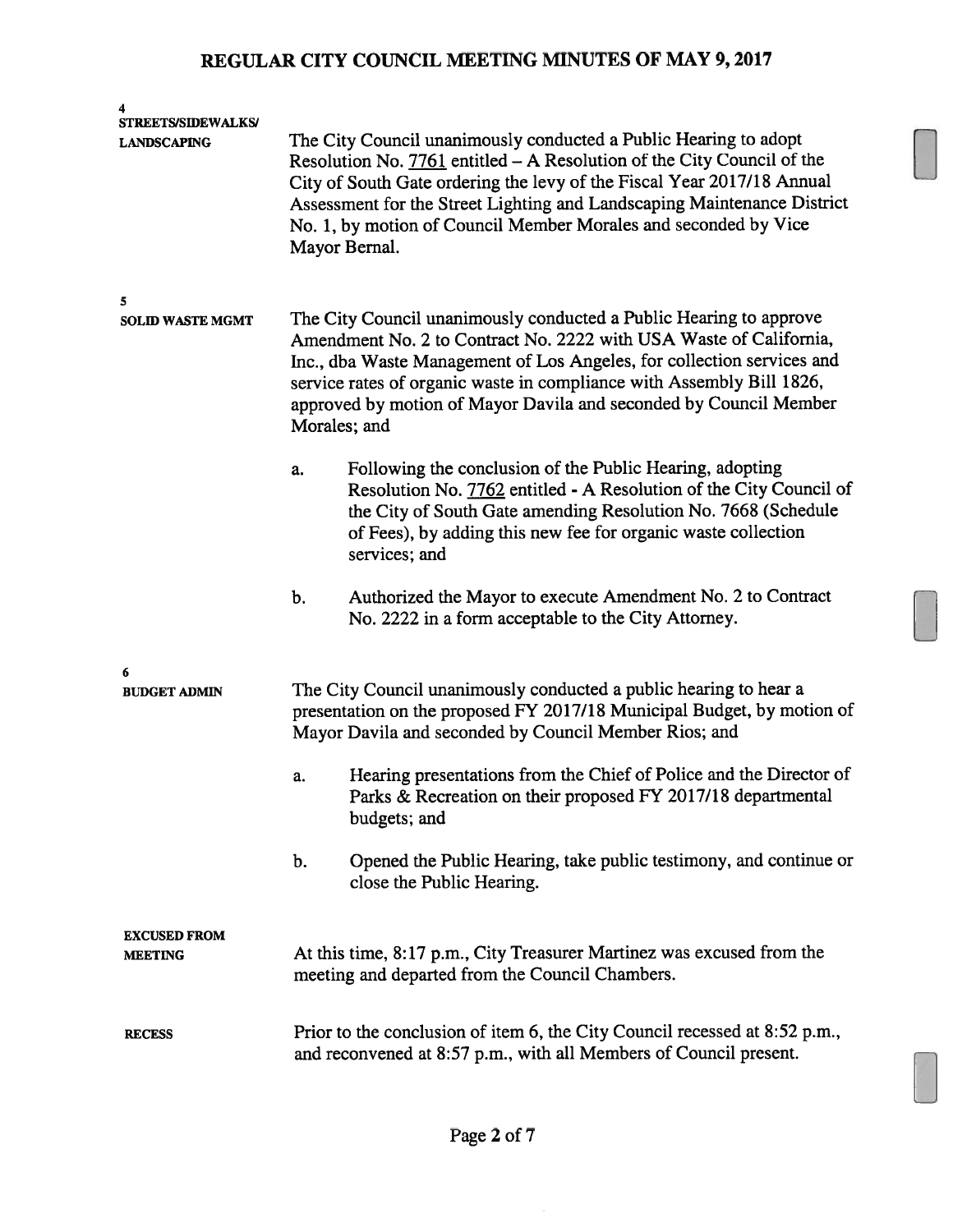| 7                                           |                                                                                                                                                                                                                                                                                                                                                                                                                 |
|---------------------------------------------|-----------------------------------------------------------------------------------------------------------------------------------------------------------------------------------------------------------------------------------------------------------------------------------------------------------------------------------------------------------------------------------------------------------------|
| <b>PROPERTY USE</b><br><b>ADMIN/PERMITS</b> | The City Council unanimously conducted a Public Hearing to consider                                                                                                                                                                                                                                                                                                                                             |
|                                             | Sonsonate Grill's request for a special permit for entertainment, take<br>public testimony and continue the public hearing to May 23, 2017, by<br>motion of Mayor Davila and seconded by Council Member Rios.                                                                                                                                                                                                   |
| <b>COMMENTS FROM</b>                        |                                                                                                                                                                                                                                                                                                                                                                                                                 |
| <b>THE AUDIENCE</b>                         | Hector Torres, 10347 Alexander Avenue and 4523 Tweedy Blvd., stated<br>that his business was burglarized on April 30 <sup>th</sup> and commended Chief<br>Davis and the officers for locating fingerprints and evidence. He<br>mentioned that last Thursday on the intersection of Alexander and Tenaya<br>a bad traffic accident occurred and the police department took care of<br>everything within an hour. |
|                                             | Nick Godoy, 8611 San Gabriel Avenue brought up some concerns that<br>have been occurring on San Gabriel Avenue.                                                                                                                                                                                                                                                                                                 |
| <b>REPORTS AND COMMENTS</b>                 |                                                                                                                                                                                                                                                                                                                                                                                                                 |
| <b>FROM CITY OFFICIALS</b>                  | Mayor Davila asked if any staff members have anything to report.                                                                                                                                                                                                                                                                                                                                                |
|                                             | Joe Perez, Director of Community Development reminded everyone of the                                                                                                                                                                                                                                                                                                                                           |
|                                             | community meeting tomorrow evening regarding the Hollydale Village<br>Specific Plan. He also mentioned the on-line city branding survey.                                                                                                                                                                                                                                                                        |
|                                             | Carmen Avalos, City Clerk wished all moms a Happy Mother's Day.                                                                                                                                                                                                                                                                                                                                                 |
|                                             | Council Member Diaz stated attending a new Council training for the<br>League of California Cities and commended City Manager and City<br>Attorney for collaborating.                                                                                                                                                                                                                                           |
|                                             | Council Member Morales thanked City staff for the Special City Council<br>meeting it was very helpful.                                                                                                                                                                                                                                                                                                          |
|                                             | Council Member Morales was in Sacramento yesterday morning for work<br>related matters and utilized the opportunity to engage with the Speaker<br>Rendon's office about AB 1250 (Contracting Bill).                                                                                                                                                                                                             |
|                                             | Council Member Rios missed the newly elected council training and<br>requested to receive a copy of the handouts.                                                                                                                                                                                                                                                                                               |
|                                             | Vice Mayor Bernal wished everyone a Happy Mother's Day. She thanked<br>City staff for the retreat and attended the Multi-Cultural Women's Club<br>"Dia del Niño" event.                                                                                                                                                                                                                                         |
|                                             | Mayor Davila attended the Annual Summit for the Council of<br>Governments last week in Palm Springs. She reminded everyone of the<br>May 12 <sup>th</sup> Health Fair at South Gate Park.                                                                                                                                                                                                                       |
|                                             |                                                                                                                                                                                                                                                                                                                                                                                                                 |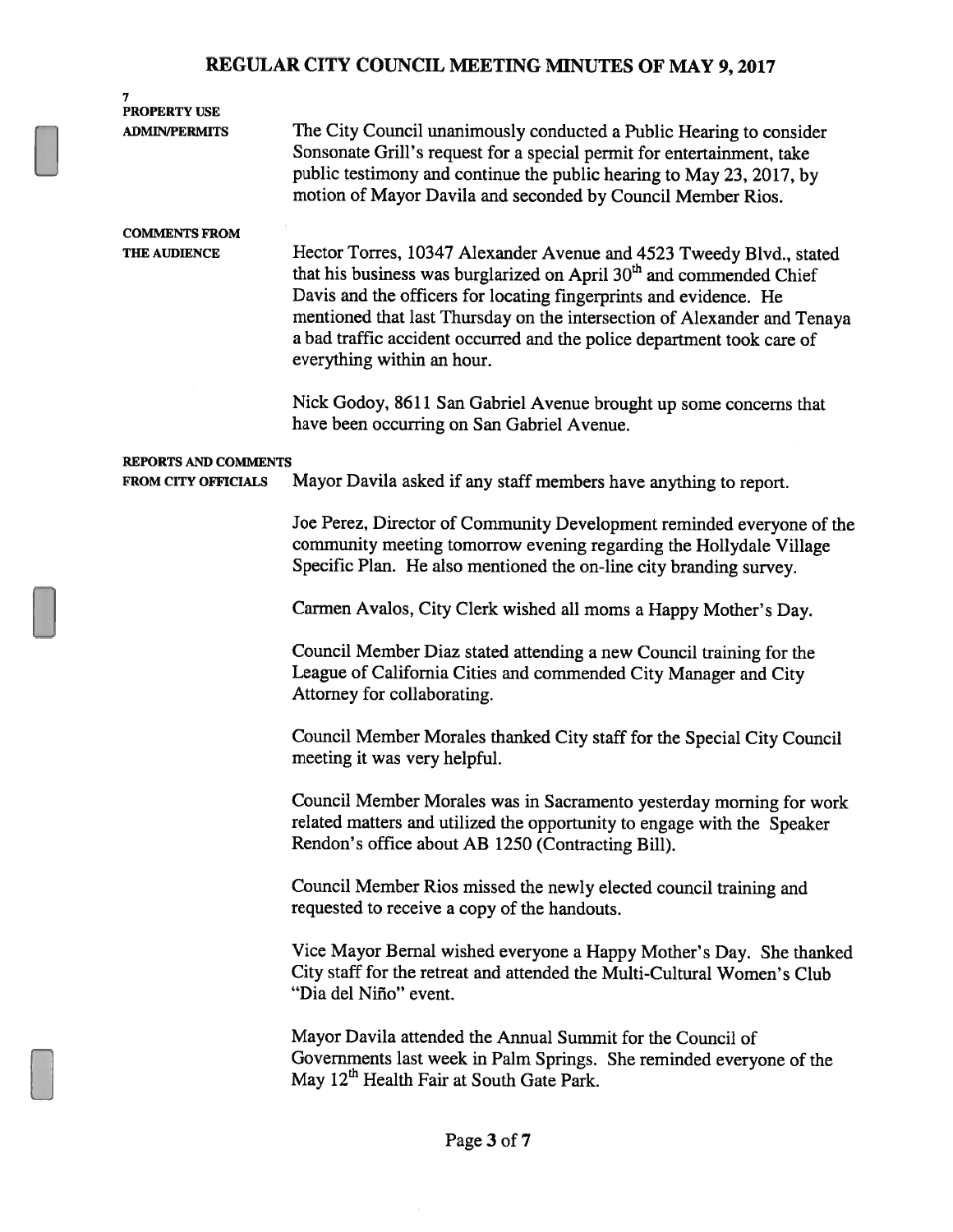| <b>CONSENT CALENDAR</b>                   | Agenda Items 8, 10 and 12 were unanimously approved by motion of<br>Council Member Morales and seconded by Mayor Davila. Item 11 was<br>pulled for separate discussion.                                                                                                                                                                                                                                                                                                                                                                                                                                                                                                                                                                |
|-------------------------------------------|----------------------------------------------------------------------------------------------------------------------------------------------------------------------------------------------------------------------------------------------------------------------------------------------------------------------------------------------------------------------------------------------------------------------------------------------------------------------------------------------------------------------------------------------------------------------------------------------------------------------------------------------------------------------------------------------------------------------------------------|
| 8<br><b>LICENSES &amp; PERMITS</b>        | The City Council unanimously waived the reading in full and adopted<br>Ordinance No. 2337 entitled - An Ordinance of the City Council of the<br>City of South Gate granting a ten-year franchise to Pacific Pipeline<br>System, LLC, a Delaware limited liability company, to lay and use pipes,<br>ditches, flumes, conduits and appurtenances for transmitting and<br>distributing oil or oil products thereof, for any and all purposes in, along,<br>across, upon and under the public streets, ways, alleys and places, as the<br>same now or may hereafter exist, within the City of South Gate, during<br>consideration of the Consent Calendar.                                                                                |
| <b>ITEM REMOVED</b><br><b>FROM AGENDA</b> | Item was removed from the Agenda.                                                                                                                                                                                                                                                                                                                                                                                                                                                                                                                                                                                                                                                                                                      |
| 10<br><b>PARKS</b>                        | The City Council unanimously received and filing the South Gate Girls<br>Club House Feasibility Study Draft Report for the renovation project,<br>during consideration of the Consent Calendar; and<br>a. Approved the Parks & Recreation Commission's recommendation and<br>directed staff to proceed with Scheme 3 in the South Gate Girls Club<br>House Feasibility Study Draft Report to demolish and build a two to<br>three story facility; and<br>b. Authorized the Director of Parks & Recreation to approve Change<br>Order No. 1 for Contract No. 3292 with Lehrer Architecture in the<br>amount of \$34,000 to include the Parks & Recreation Commission's<br>recommendation for the programming study of the new facility. |
| 11<br><b>DEVELOPMENT</b>                  | The City Council unanimously certified as accurate the Final Plan Report<br>for the Tweedy Boulevard and Hollydale Village Specific Plans, by<br>motion of Vice Mayor Bernal and seconded by Council Member Davila.                                                                                                                                                                                                                                                                                                                                                                                                                                                                                                                    |
| 12<br><b>MINUTES</b>                      | The City Council unanimously approved the Joint Special Meeting<br>minutes of January 17, 2017, during consideration of the Consent<br>Calendar; and                                                                                                                                                                                                                                                                                                                                                                                                                                                                                                                                                                                   |
|                                           | The Special and Regular Meeting minutes of April 11, 2017.<br>a.                                                                                                                                                                                                                                                                                                                                                                                                                                                                                                                                                                                                                                                                       |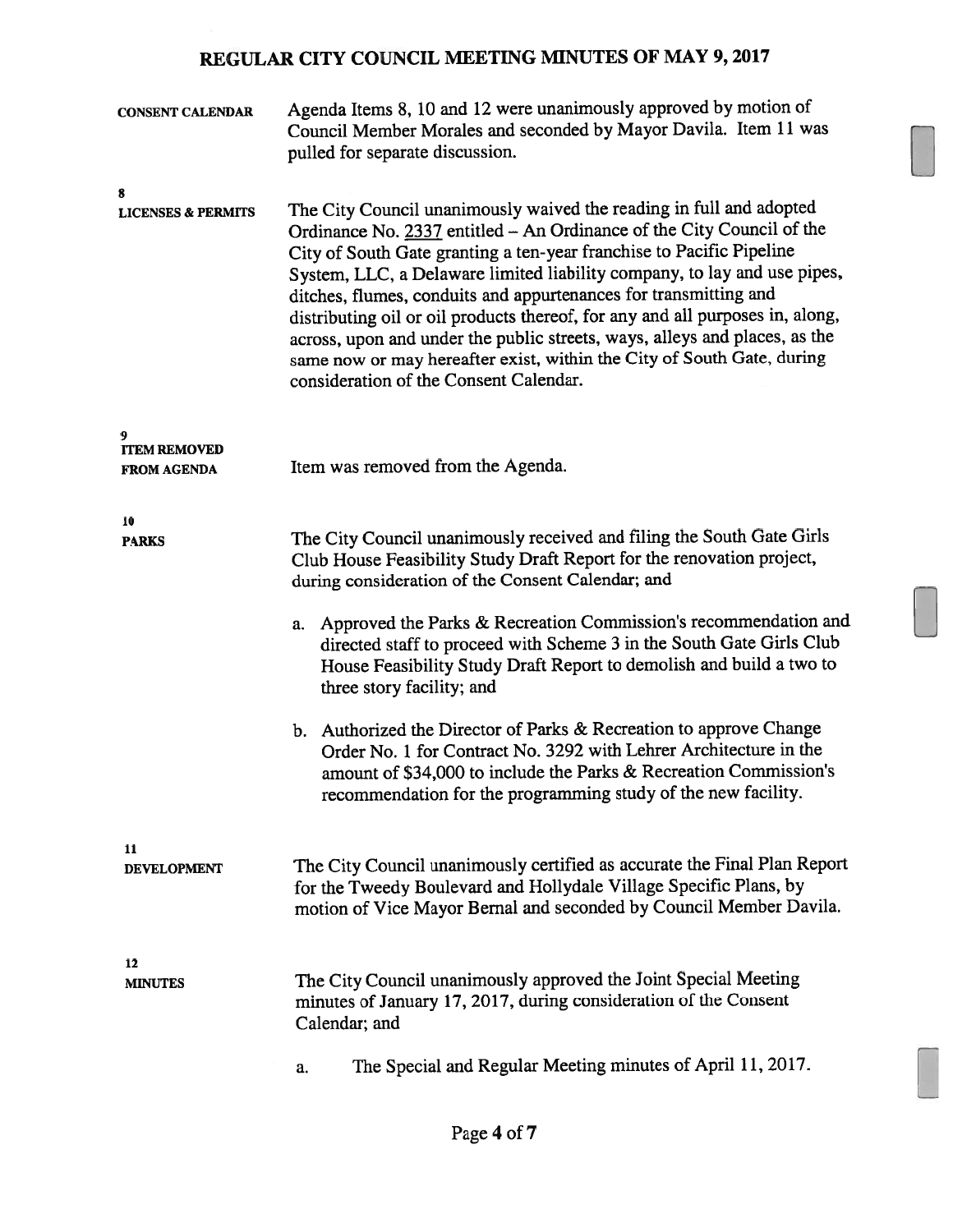| 13<br><b>ELECTION ADMIN</b>                 |                                                                                                                                                                                                                                                                                                                                                                                  | The City Council will consider deciding on the implementation of SB 415<br>pertaining to voter participation with either option listed below:                                                                                 |  |
|---------------------------------------------|----------------------------------------------------------------------------------------------------------------------------------------------------------------------------------------------------------------------------------------------------------------------------------------------------------------------------------------------------------------------------------|-------------------------------------------------------------------------------------------------------------------------------------------------------------------------------------------------------------------------------|--|
|                                             | <b>Option 1:</b><br>Consolidation: Allowing for the implementation of SB 415<br>Statewide Election Cycle Consolidation which will take effect on January<br>1, 2018 and requires the adoption of an ordinance for election date change<br>with notification to all voters; OR                                                                                                    |                                                                                                                                                                                                                               |  |
|                                             | <b>Option 2:</b><br>Stand-Alone: Continue with the current Stand-Alone<br>Election which will require an ordinance for an extension of 4 years until<br>2022.                                                                                                                                                                                                                    |                                                                                                                                                                                                                               |  |
|                                             | City Council meeting of July 11, 2017.                                                                                                                                                                                                                                                                                                                                           | Mayor Davila requested that Item 13 unanimously be continued to the                                                                                                                                                           |  |
| 15                                          |                                                                                                                                                                                                                                                                                                                                                                                  |                                                                                                                                                                                                                               |  |
| <b>PUBLIC TRANSPORTATION</b>                |                                                                                                                                                                                                                                                                                                                                                                                  |                                                                                                                                                                                                                               |  |
| <b>SYSTEMS MANAGEMENT</b>                   | 23, 2017.                                                                                                                                                                                                                                                                                                                                                                        | The City Council unanimously continued the consideration of receiving<br>and filing a presentation by Mayor Maria Davila on the Eco-Rapid Transit<br>Board Members' recent visit to China, to the City Council meeting of May |  |
| 16                                          |                                                                                                                                                                                                                                                                                                                                                                                  |                                                                                                                                                                                                                               |  |
| <b>WARRANTS AND</b><br><b>CANCELLATIONS</b> | The City Council unanimously approved the Warrants and Cancellations<br>for May 9, 2017, by motion of Council Member Auditor Bernal and<br>seconded by Mayor Davila.                                                                                                                                                                                                             |                                                                                                                                                                                                                               |  |
|                                             | Total of Checks:                                                                                                                                                                                                                                                                                                                                                                 | \$2,557,919.15                                                                                                                                                                                                                |  |
|                                             | Voids                                                                                                                                                                                                                                                                                                                                                                            | \$<br>(376.29)                                                                                                                                                                                                                |  |
|                                             | <b>Total of Payroll Deductions:</b><br><b>Grand Total:</b>                                                                                                                                                                                                                                                                                                                       | $$$ (274,178.82)<br>\$2,283,364.04                                                                                                                                                                                            |  |
|                                             |                                                                                                                                                                                                                                                                                                                                                                                  | Cancellations: 67613, 68102, 68603, 68925, 69304, 70217                                                                                                                                                                       |  |
|                                             |                                                                                                                                                                                                                                                                                                                                                                                  |                                                                                                                                                                                                                               |  |
| <b>RECONSIDERATION</b><br>OF ITEM 5         | At this time, there being no objections, Mayor Davila stated that item 5 would be<br>re-considered.                                                                                                                                                                                                                                                                              |                                                                                                                                                                                                                               |  |
| 5                                           |                                                                                                                                                                                                                                                                                                                                                                                  |                                                                                                                                                                                                                               |  |
| <b>SOLID WASTE MGMT</b>                     | The City Council unanimously conducted a Public Hearing to approve<br>Amendment No. 2 to Contract No. 2222 with USA Waste of California,<br>Inc., dba Waste Management of Los Angeles, for collection services and<br>service rates of organic waste in compliance with Assembly Bill 1826,<br>approved by motion of Mayor Davila and seconded by Council Member<br>Morales; and |                                                                                                                                                                                                                               |  |
|                                             |                                                                                                                                                                                                                                                                                                                                                                                  |                                                                                                                                                                                                                               |  |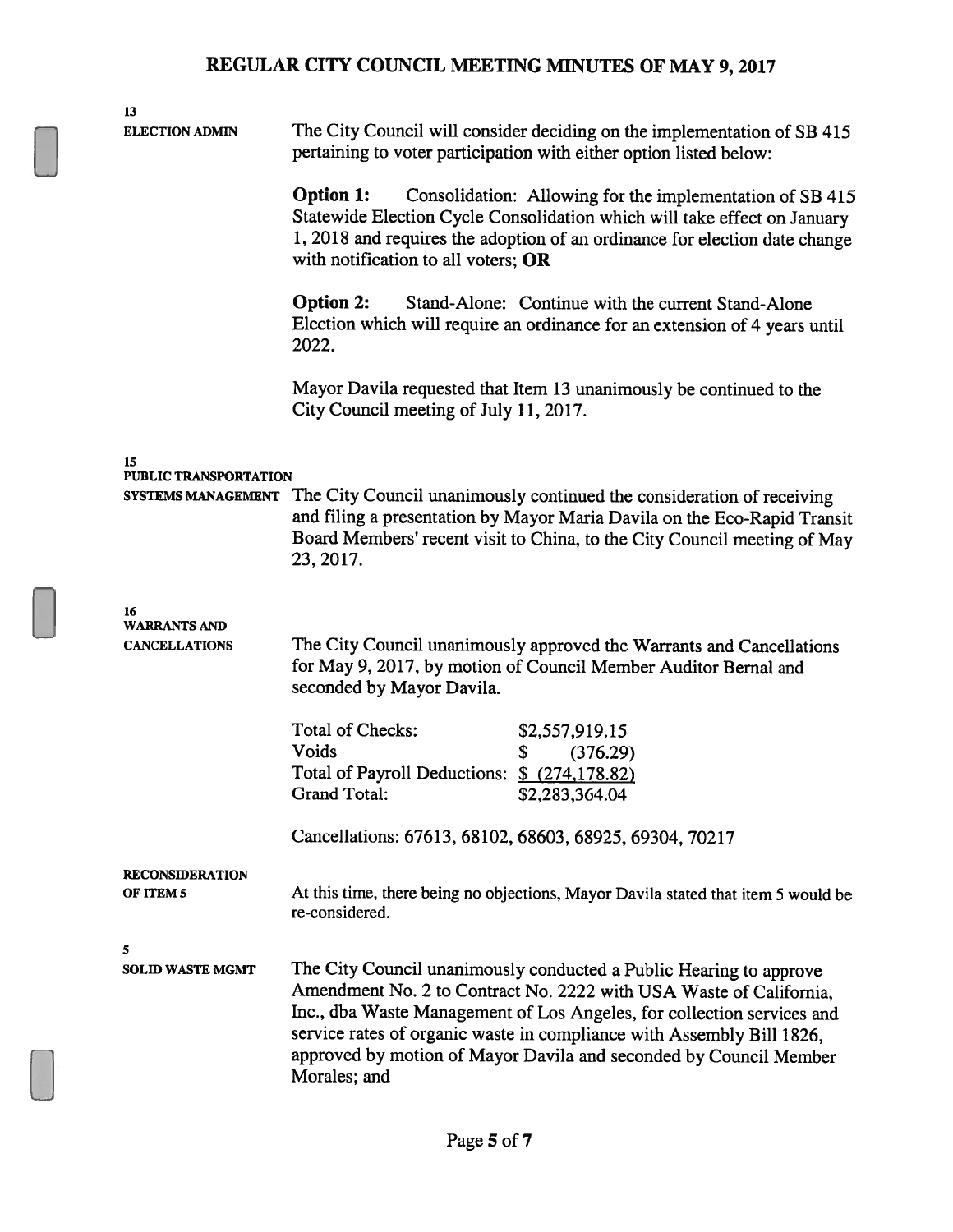| 5<br><b>SOLID WASTE MGMT</b><br><b>CONT'D</b> | Following the conclusion of the Public Hearing, adopting<br>a.                                                                                                                                                                                                                                                                                                                         |  |
|-----------------------------------------------|----------------------------------------------------------------------------------------------------------------------------------------------------------------------------------------------------------------------------------------------------------------------------------------------------------------------------------------------------------------------------------------|--|
|                                               | Resolution No. 7762 entitled - A Resolution of the City Council of<br>the City of South Gate amending Resolution No. 7668 (Schedule<br>of Fees), by adding this new fee for organic waste collection<br>services; and                                                                                                                                                                  |  |
|                                               | Authorized the Mayor to execute Amendment No. 2 to Contract<br>$\mathbf b$ .<br>No. 2222 in a form acceptable to the City Attorney.                                                                                                                                                                                                                                                    |  |
|                                               | Raul F. Salinas, City Attorney stated that earlier City Council and City<br>staff took a break in connection with this item before City Council voted<br>the approval to clarify whether the City was granting Waste Management<br>the exclusive right to haul the organic waste within the City of South Gate.<br>It appears there is some ambiguity in the language of the contract. |  |
|                                               | City Attorney Salinas is asking City Council to make a motion to<br>reconsider item 5, Amendment No. 2 to Contract No. 2222.                                                                                                                                                                                                                                                           |  |
|                                               | Mayor Davila motioned, Council Member Morales seconded to reopen the<br>discussion of item 5.                                                                                                                                                                                                                                                                                          |  |
|                                               | <b>ROLL CALL:</b> Mayor Davila, yes; Vice Mayor Bernal, yes; Council<br>Member Diaz, yes; Council Member Morales, yes; Council Member Rios,<br>yes.                                                                                                                                                                                                                                    |  |
|                                               | City Attorney Salinas stated that Waste Management is doing a fine job as<br>the exclusive waste hauler in the City of South Gate, but there is language<br>in Amendment No. 2 that makes reference to the exclusive franchise that<br>Waste Management holds.                                                                                                                         |  |
|                                               | City Attorney Salinas is recommending a motion be made that the Second<br>Amendment to Contract 2222 be approved provided that the agreement is<br>interpreted, modified, and if necessary, redrafted to make clear that the<br>amendment does not intend to provide an exclusive franchise for the<br>removal of the organic waste.                                                   |  |
|                                               | Council Member Morales so moved and seconded by Council Member<br>Rios.                                                                                                                                                                                                                                                                                                                |  |
|                                               | Mayor Davila asked if anyone in the audience wished to speak on this item.<br>Seeing no one step forward; Mayor Davila closed the audience portion.                                                                                                                                                                                                                                    |  |
|                                               | <b>ROLL CALL:</b> Mayor Davila, yes; Vice Mayor Bernal, yes; Council<br>Member Diaz, yes; Council Member Morales, yes; Council Member Rios,<br>yes.                                                                                                                                                                                                                                    |  |
|                                               | Page 6 of 7                                                                                                                                                                                                                                                                                                                                                                            |  |